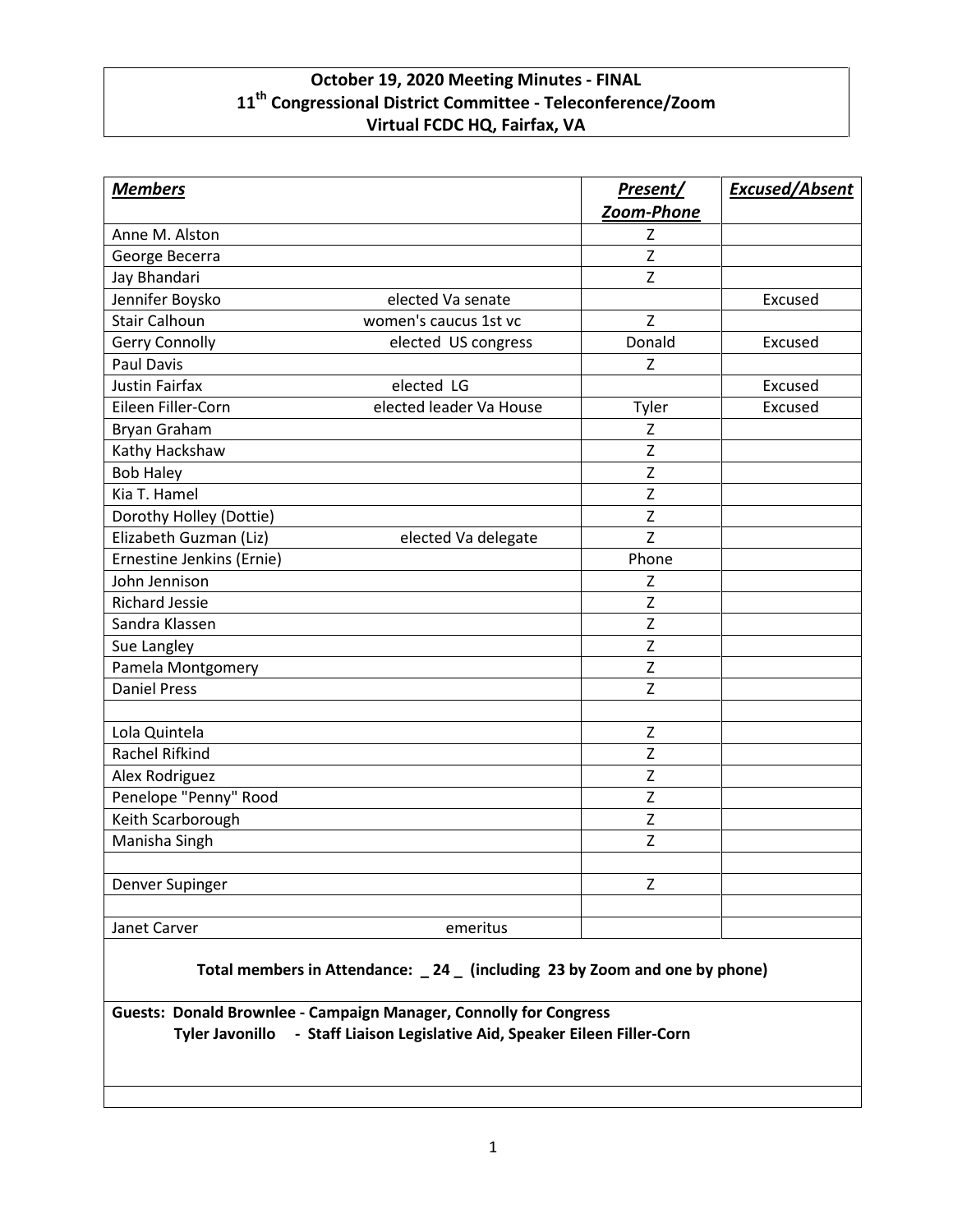1.a. Call to Order**:** Meeting called to order by Chair Haley, 8:01 pm.

1.b Roll Call: Jennison (8:11 pm)

2. Introductions -

- Donald Brownlee (8:01-8:11) Discussion & update of Connolly campaign. Zainab Mohsini tweeted for voters to write her in for candidate for congress. Apparent violation of her promise as an FCDC member to be a Dem primary candidate. Republican candidate Manga moved out of the district. Campaign & Absentee ballot program. Q&As.

George Becerra stated that FCDC and VaDems must enforce membership rules of violations.

3. a. Agenda - Bob - Motion to Approve Agenda by acclimation.

3.b. Approval of Minutes. - Motion to Approve September 21, 2020 minutes by Stair. 2nd by John. Approved by acclimation.

4. Treasurer's Report as of 10/18/2020 - Rachel: - accepted Federal account \$4,439.17 Non-federal account \$ 3,248.58 Three Act Blue checks not yet received/counted (pending \$1,280).

5. Chair's Report

- Diwali review preliminary review of event
- Central Meeting review.
- 6. Campaign Opportunities
	- Voting started Sept. 18 November 3, 2020 long lines continue at government center
		- Fairfax Co. Bryan: absentee ballots review, still one hour wait times to vote
		- PWC Ernie: upcoming "Good Trouble Gathering"
			- Ernie Motion: 11<sup>th</sup> CD buy ad \$250., 2<sup>nd</sup> by Jessie, Approved w/o objection
			- Keith going well with 3 voting centers and 5 more added, all manned w/ volunteers, curbside voting going well w/ 100% drive thru
		- Fairfax City Penny: getting signs out; in-person & absentee going smoothly
- 7. Diwali/Sturdivant October 26

Manisha: Need more  $11<sup>th</sup>$  committee members to sign up.

- 8. Election Protection
	- Dan: Need volunteers (always), Hotline still up
	- Bryan: next training tomorrow (10/19/20). Coordination for coverage/transportation.
	- Keith: Police will not have presence in PWCo
	- Penny: coordination with city for things to go smoothly
	- George Becerra asks if he can bring mace/ wants law enforcement
- 9. Vice Chairs' / Jurisdiction Reports

Fairfax Co. - Sue: Congrats to Sandra on event; need more outside volunteers, NoVa phone banking, sample ballot & Constitutional amendment statements need improvement